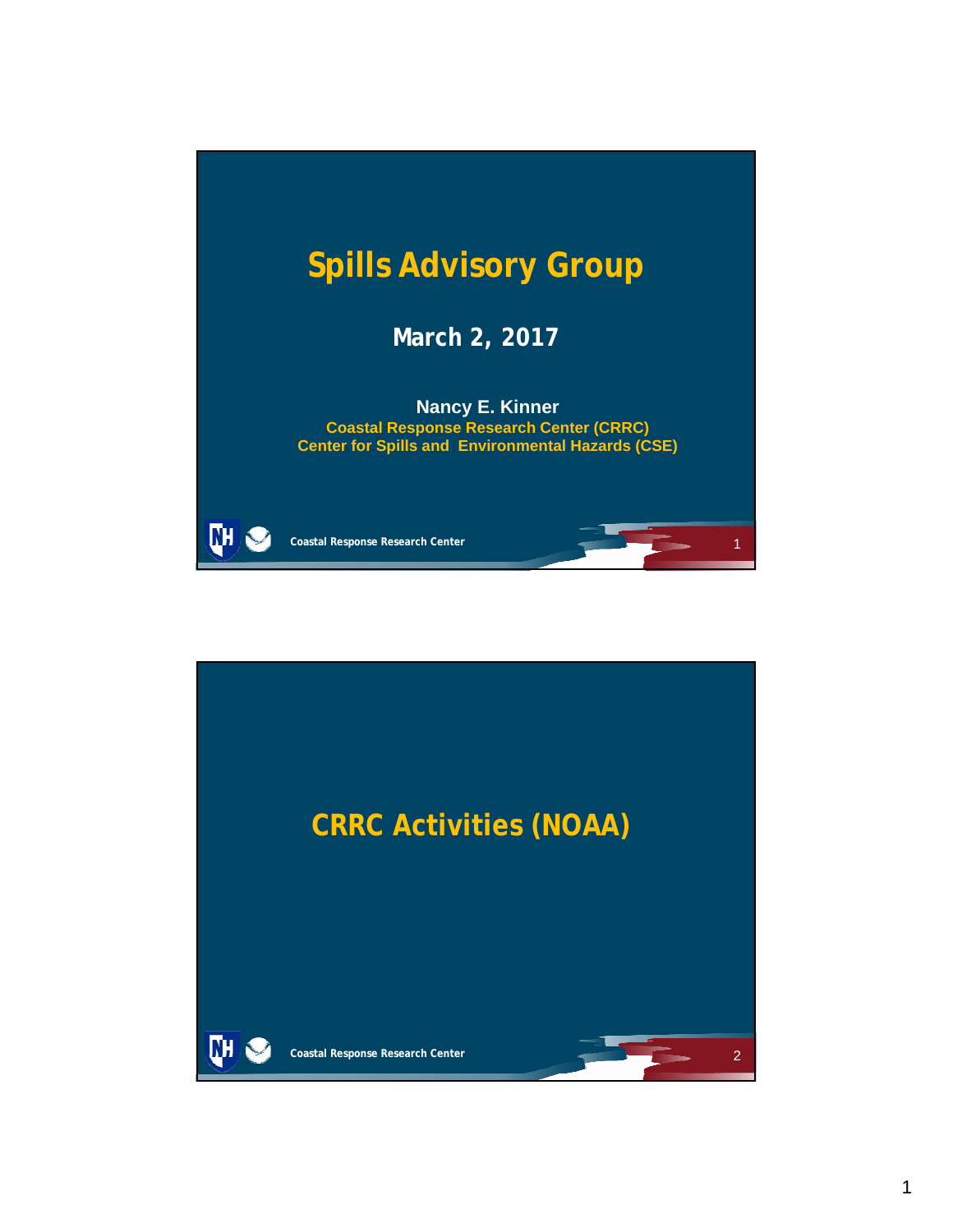## **Environmental Disasters Data Management (EDDM)**

- **Project Leads: Amy Merten & Sharon Mesick**
- **EDDM Workshop: Sept 2014**
- **EDDM Working Groups**
- **Overall Goal: Provide information and data services that improve quality and speed of decision-making in response to environmental disasters**

3

**Coastal Response Research Center**

WН

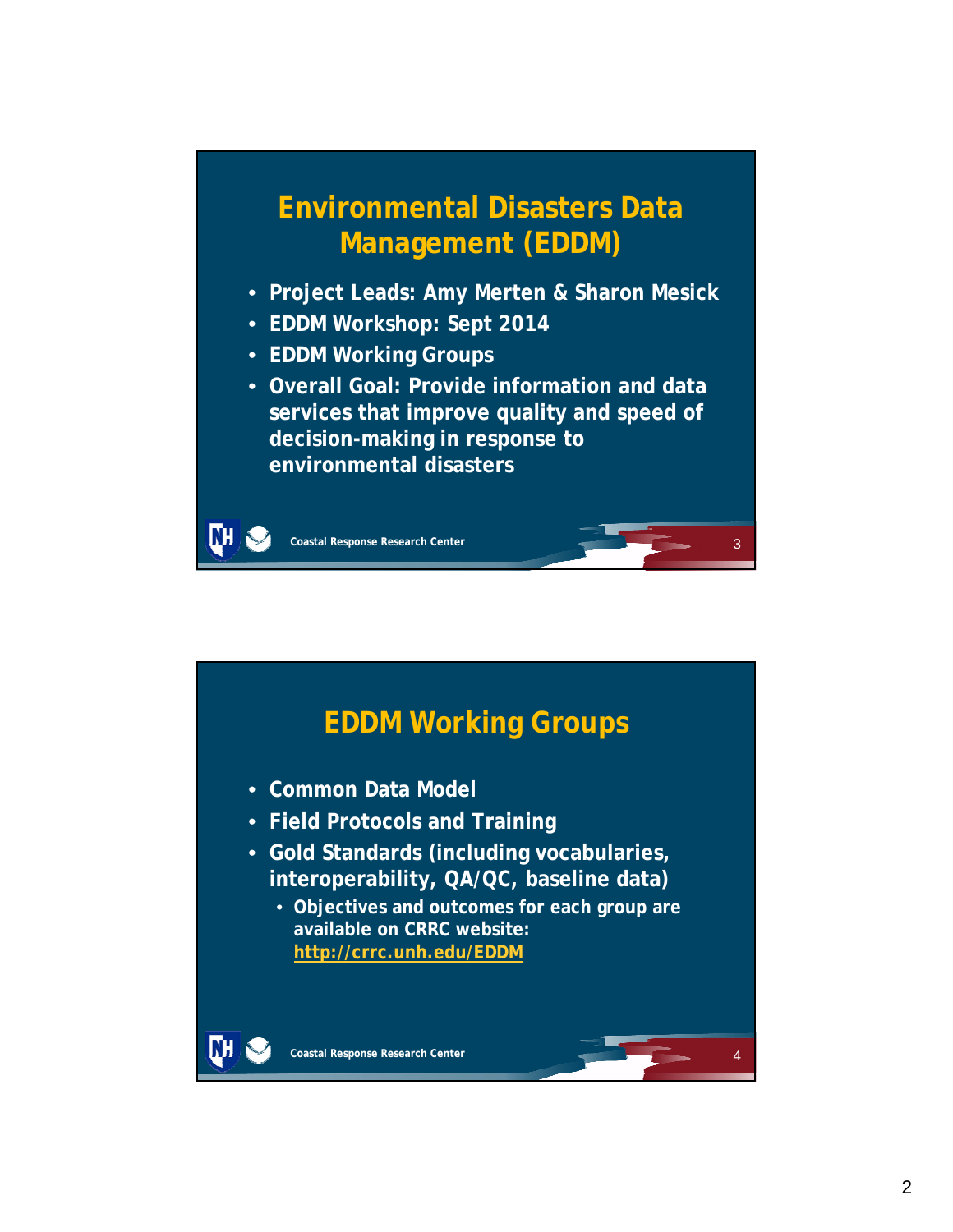### **Upcoming EDDM Workshop** • **DWH Long Term Data Management Coordination Workshop – Spring 2017** • **Foster collaboration among GOM partners** • **Identify standards, protocols, guidance** • **Goal: Best practices on public distribution/access** • **Obtain feedback on EDDM working group products** ŒН **Coastal Response Research Center** 5

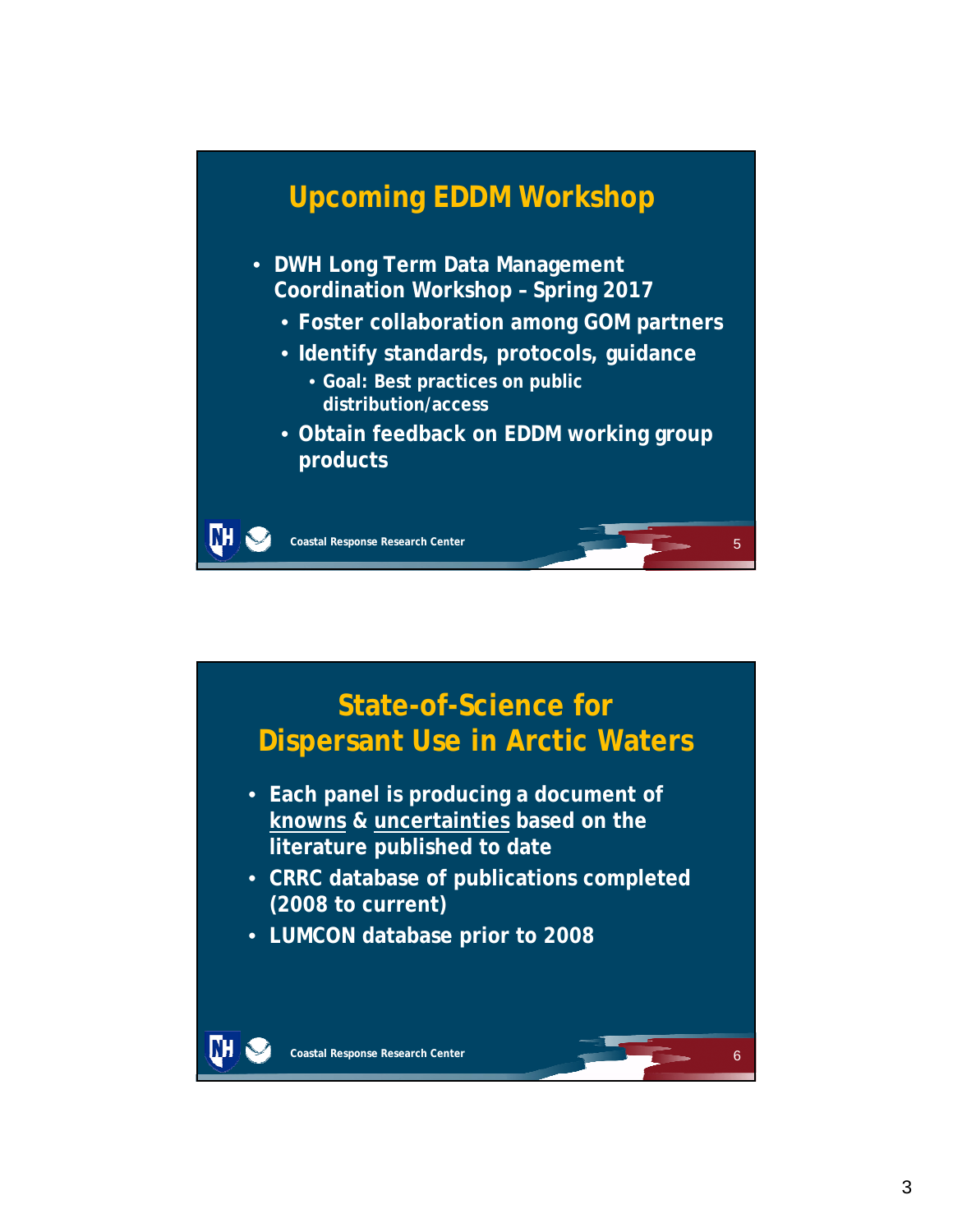| <b>Topic</b>                                 | <b>Input Period</b>   | <b>Document Status</b>                                          | # Responses    | <b>Final Expected</b>        |
|----------------------------------------------|-----------------------|-----------------------------------------------------------------|----------------|------------------------------|
| Efficacy &<br><b>Effectiveness</b>           | $1/77 -$<br>2/22/2016 | Final by panel,<br>addressing input                             | 12             | January 2017                 |
| Physical<br>Transport &<br>Chemical Behavior | $1/22 -$<br>2/22/2016 | Final by panel,<br>addressing input                             | 12             | March 2017                   |
| Degradation &<br>Fate                        | $4/4-$<br>5/4/2016    | Final by panel,<br>addressing input                             | $\overline{7}$ | <b>March 2017</b>            |
| Ecotoxicity &<br>Sublethal<br><b>Impacts</b> | Pends                 | Draft completed, in<br>editing before panel<br>review/ approval | Pends          | Public release<br>March 2017 |
| Public Health &<br><b>Food Safety</b>        | Pends                 | Sub-group work<br>complete, final panel<br>now considering      | Pends          | Public release<br>May 2017   |

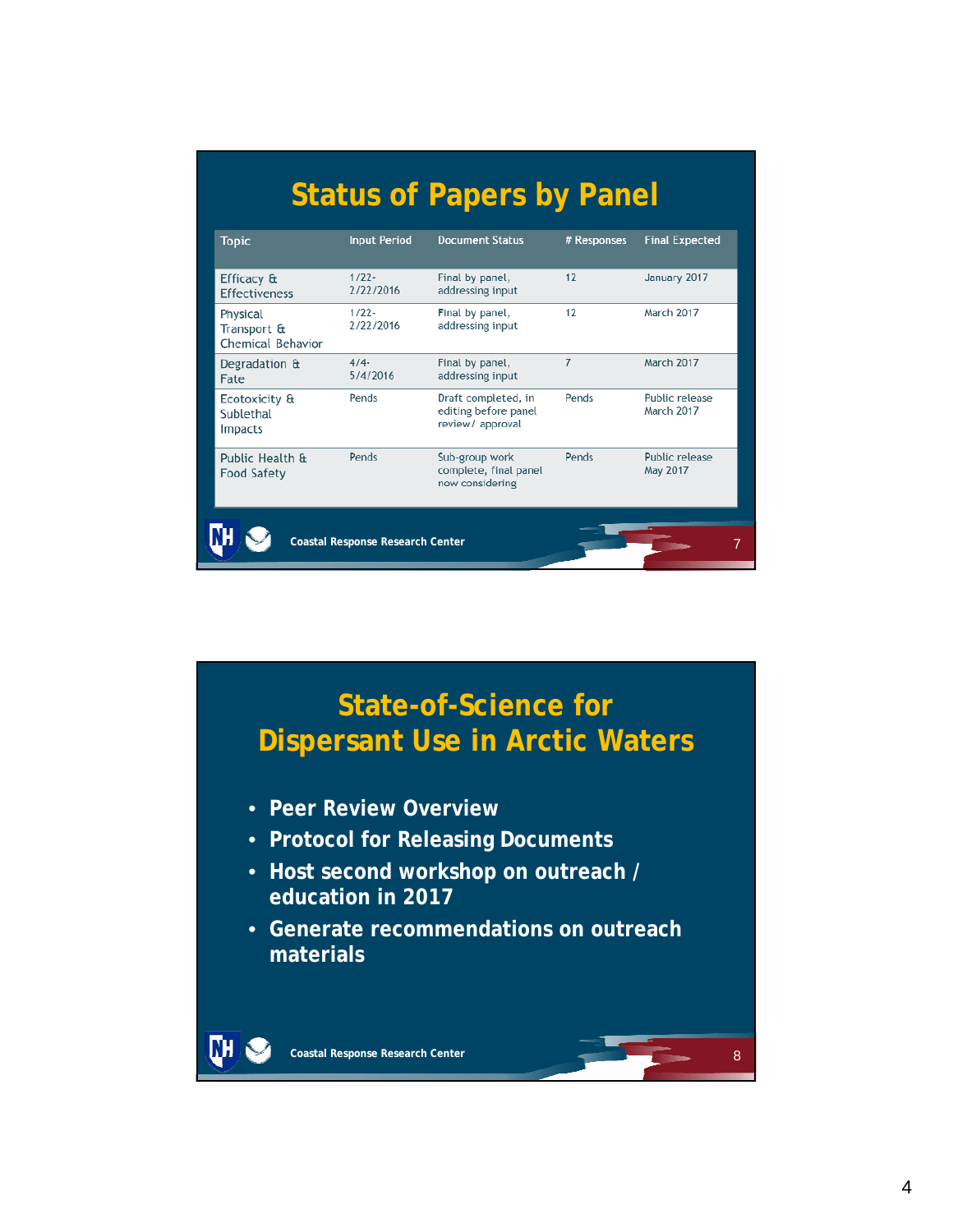

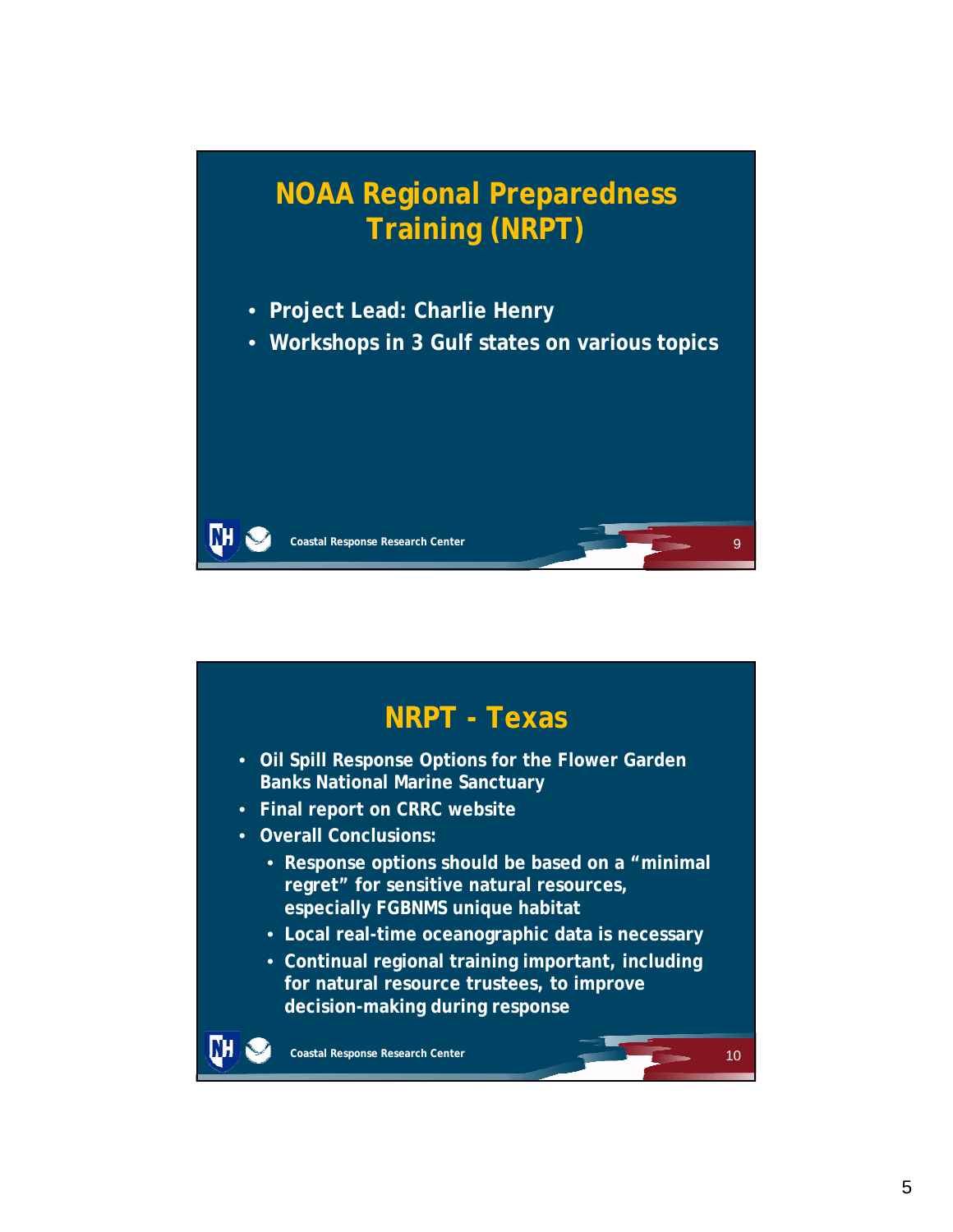#### **NRPT - Alabama**

- **Date: June 7 9, 2016**
- **Topic: Natural Disaster Causing Technology Disasters in Mobile Bay Area**
- **Final report on CRRC website**
- **Identified the need for:**
	- **More continual and frequent Area Committee meetings and trainings with greater participation among stakeholders**
	- **More training & equipment for local police departments for HazMat response**
	- **Internal and external process and procedure for developing and releasing press releases, and sharing information and data from the UC**

11

LШ

**Coastal Response Research Center**

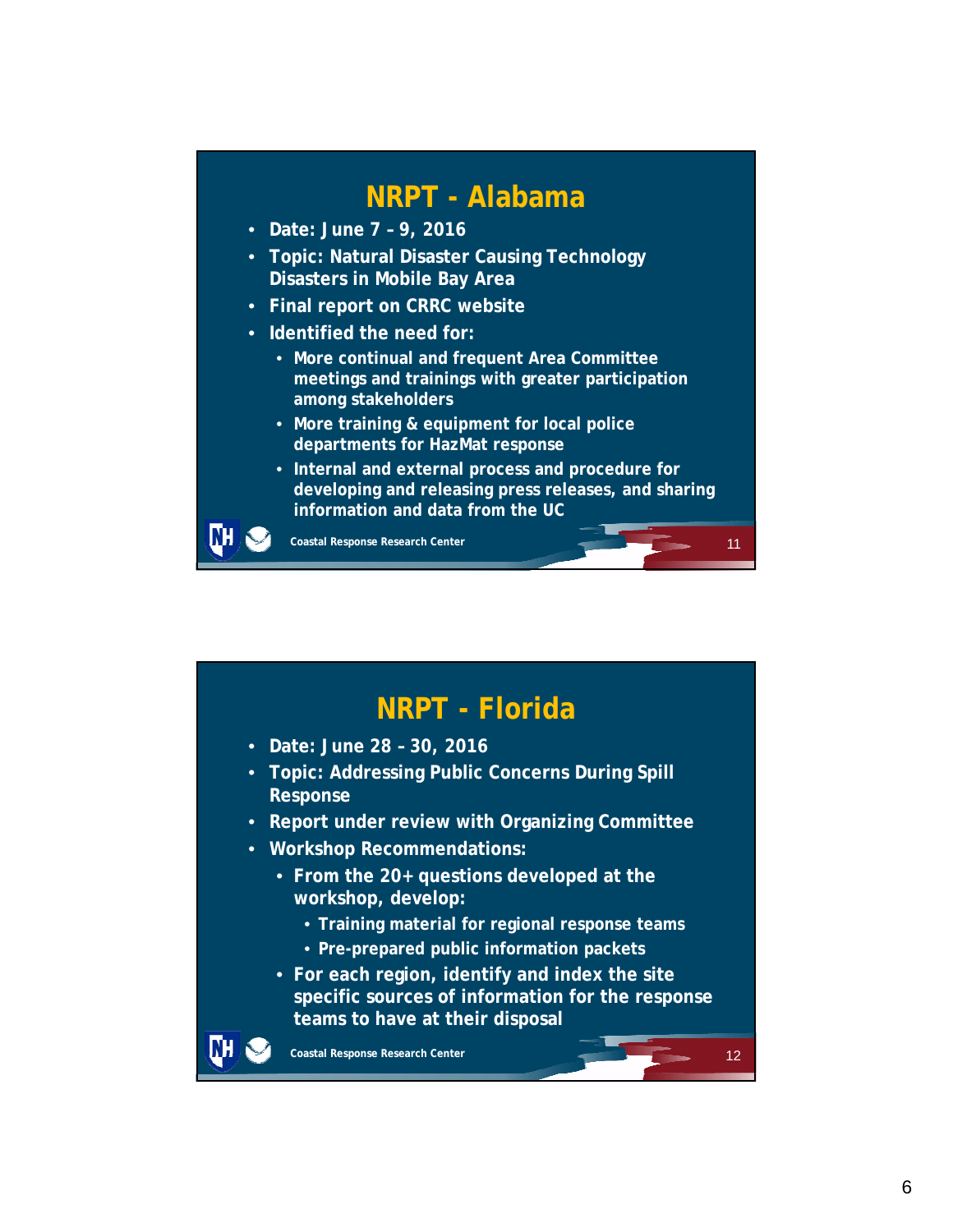## **SCAT Workshop**

- **Date: January 18 19, 2017**
- **Workshop Outcomes:**
	- **Developed best practices for SCAT Data Standard, QA/QC and data flow, and data handling and exercise development best practices**
	- **Identified path forward**
		- **Next six months: 5 items (e.g., revise data standard, develop communication strategy)**
		- **Next year: 2 items (e.g., incorporate best practices in the NOAA SCAT Shoreline Assessment Manual)**

13

- **Next three years: 2 items (e.g., SCAT data management as part of ASTM International)**
- **Report is in draft stage**

**Coastal Response Research Center**

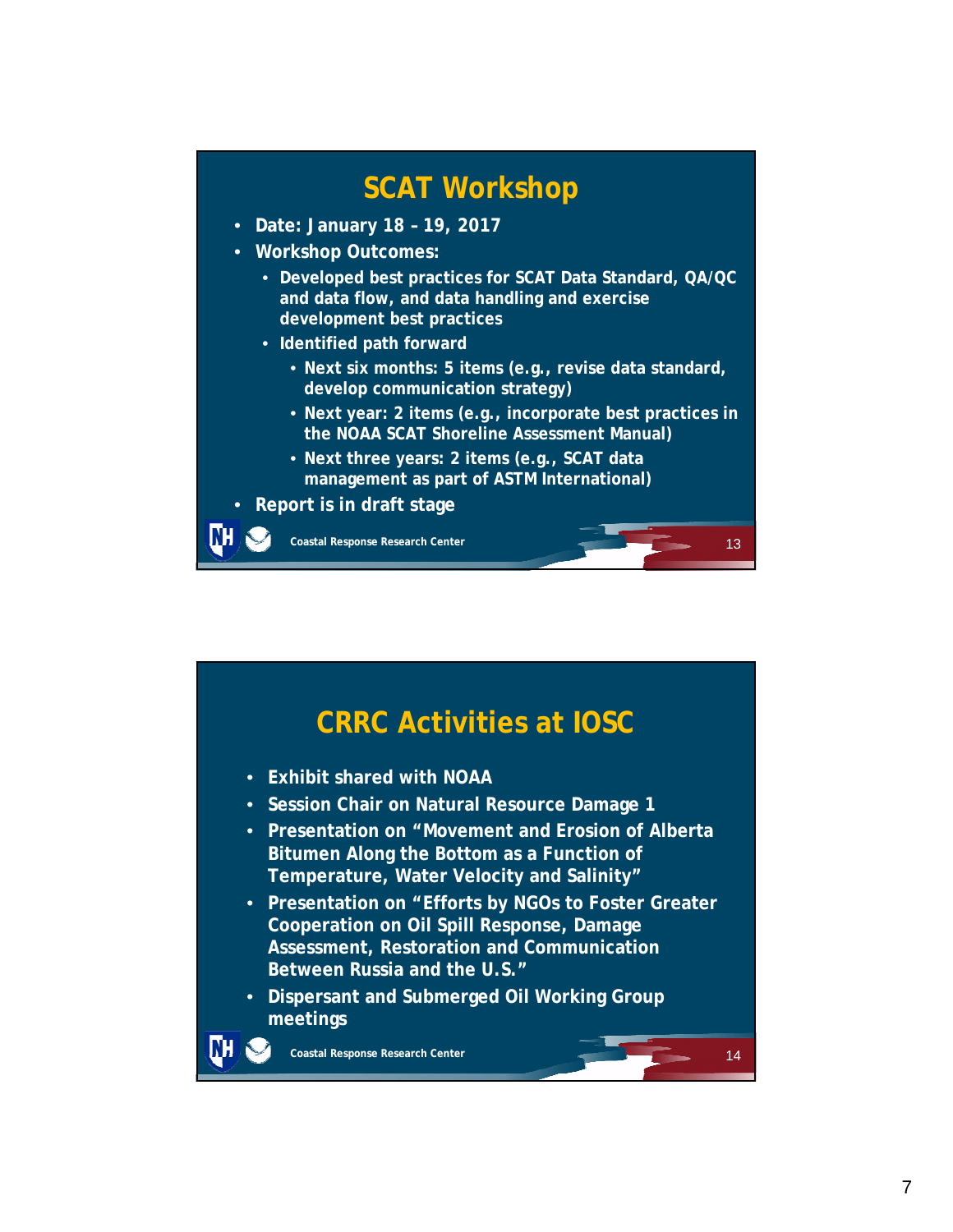

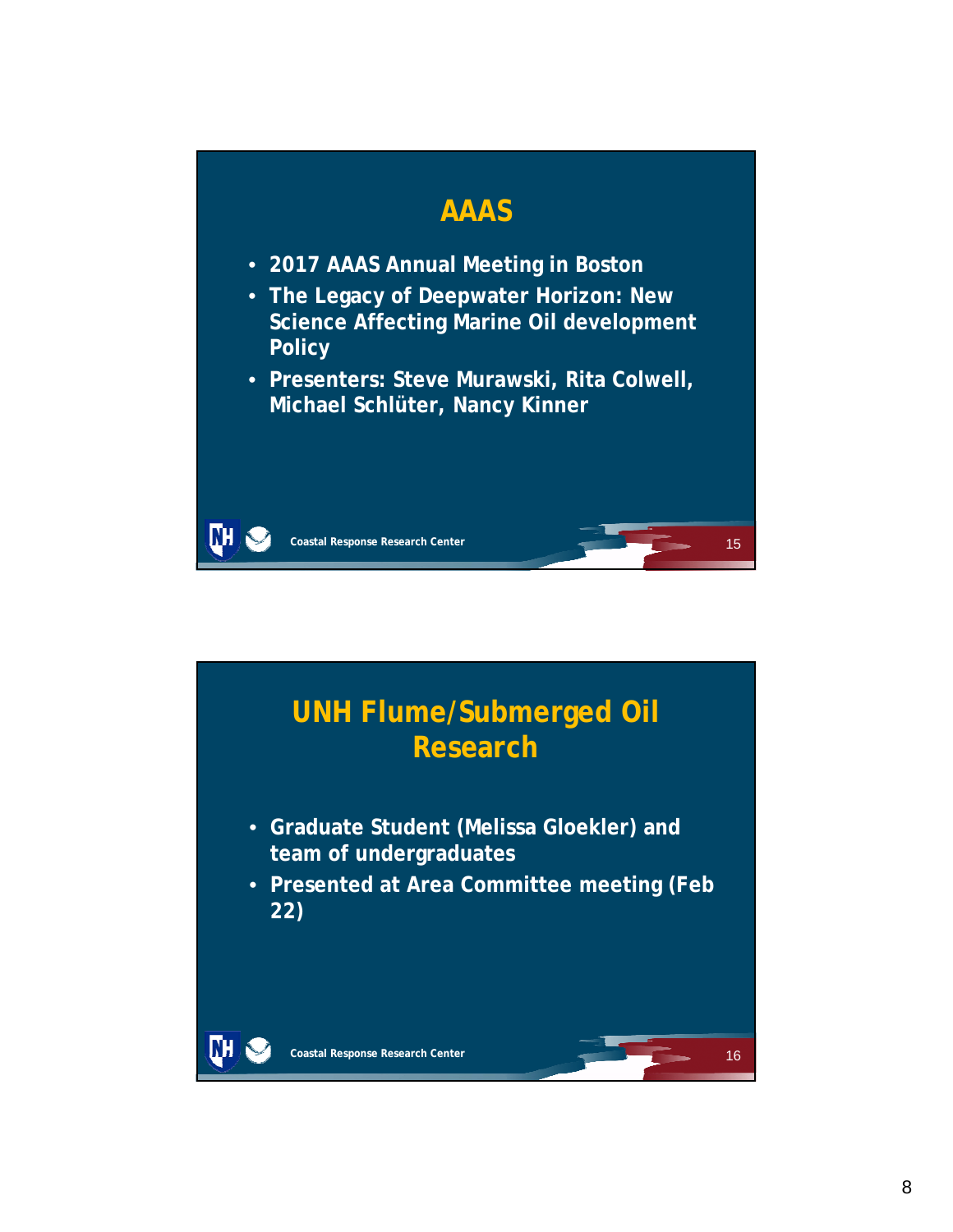

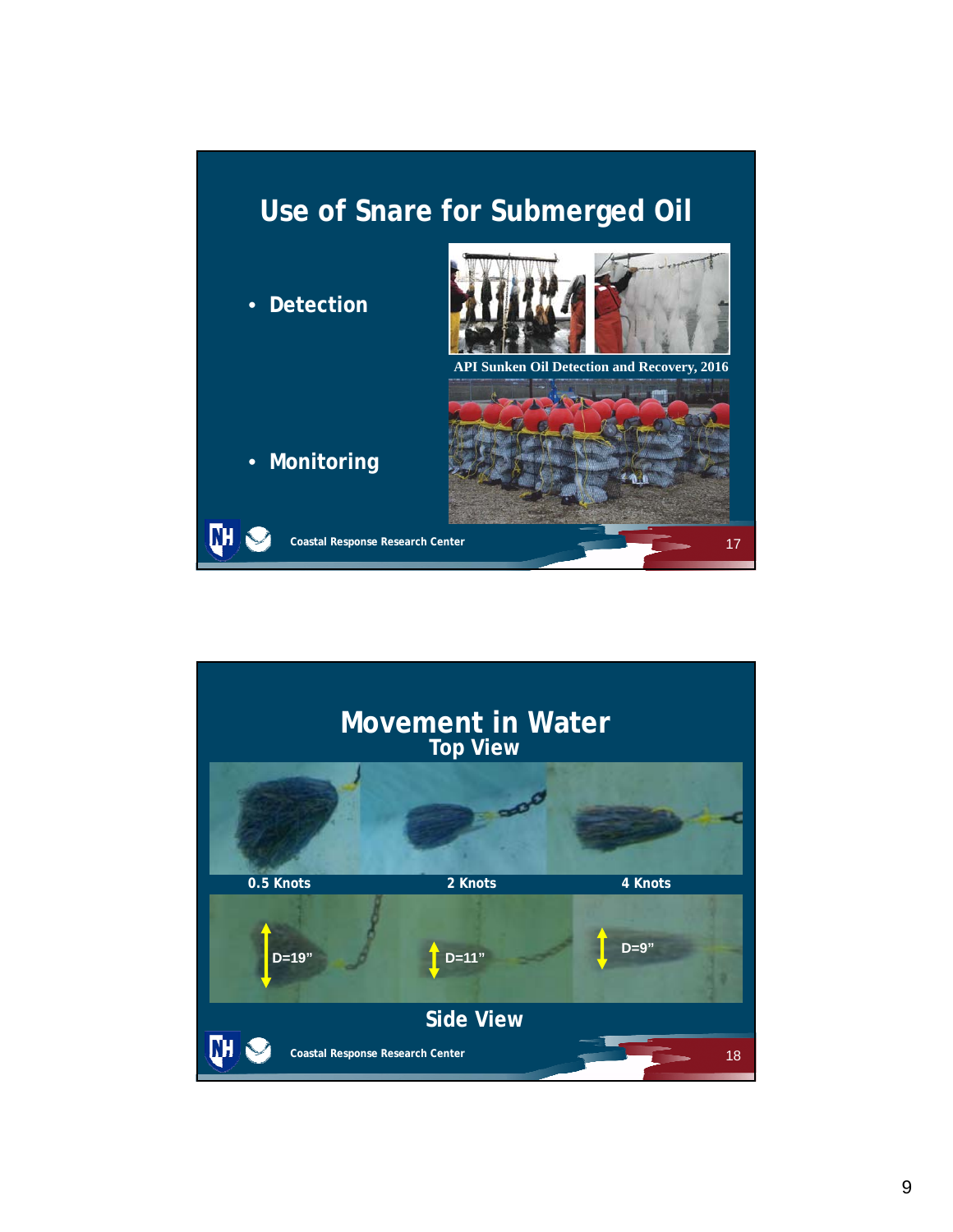

# **WWF/CSE Partnership: on Arctic Transboundary Response** • **April 2016 attended WWF-hosted meeting in Moscow on oil spill response** • **Next meeting: DWH Response: Lessons Learned Moscow – April 2017** • **10 U.S. experts to speak on various aspects of DWH** • **CSE-sponsored presentation during IOSC on Russian oil spill response** • **Response approach, modelling, impacts**Center for Spills in the Environment